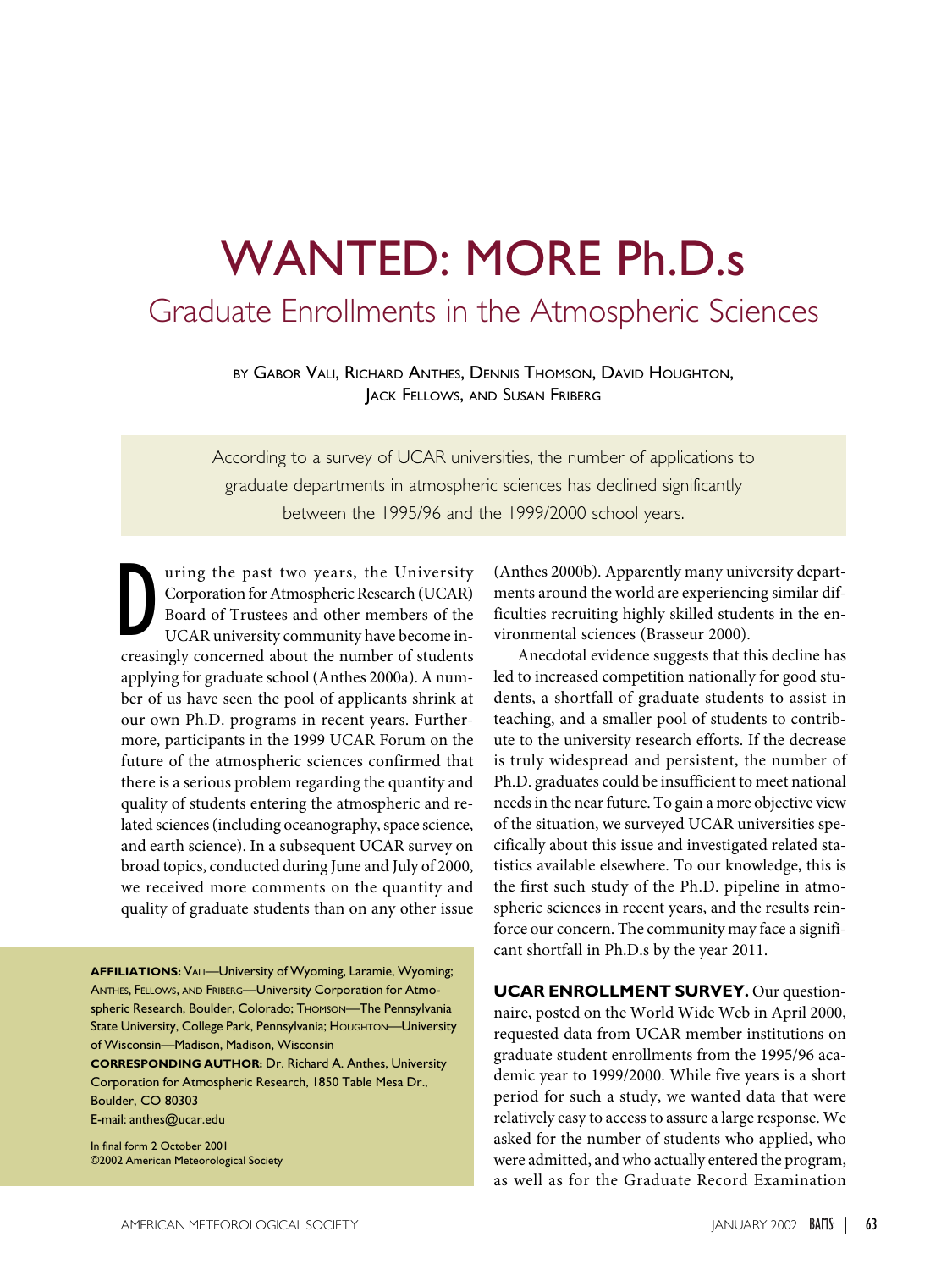

**FIG. 1. Numbers of students applying, admitted, and entering over five academic years. The overall average for 36 institutions is shown by the solid line; the other lines are for four institutional groupings stratified by size. The top line (diamonds) is for the** *largest* **institutions, the next line (triangles) is for large institutions, the next line (asterisks) is for medium institutions, and the lowest line (open square) is for the** *small* **institutions.**

(GRE) scores of the admitted students. The students who matriculated were separated into two groups: those with and without financial support. In addition, we asked respondents to rate on a scale of 1–5 how significant they felt this graduate enrollment problem to be, with 1 being insignificant and 5 being very significant. We promised to keep the identity of the respondents confidential.

Out of 63 institutions contacted, 36 responded a rate of 57%, which is good given the relatively large amount of effort required. The average rating on the "significance" question was 3.25 and the median was 3.75, indicating that the respondents considered this issue to be an important one, but not yet extremely serious. For the five-year period, the annual average of the total number of students applying to graduate schools at the 36 institutions reporting was 2765, and the average number entering graduate school was 388.

For all schools combined, applications declined over five years at an average rate of 8.7% per year, admissions decreased by 1.3% per year, and 3.2% per year fewer students entered the programs—trends computed by least squares fit to the data in Fig. 1 (see



**FIG. 2. Ratios of the numbers of students in the apply, admit, and enter categories. Data shown here are the totals for all 36 institutions.**

also Table 1). We stratified the data by school size by sorting the schools in order of the average number of students who entered in the five years. We divided the respondents into four groups, each with roughly one-quarter of the total number of entering students.<sup>1</sup> The 3 largest schools admitted a fourth of the total number, the next group of 6 schools another quarter, the next 8 another quarter, and the smallest 19 another quarter. We refer to the four groups here as *largest*, *large*, *medium,* and *small*. The average numbers of entering students per institution for the four groups were 30.7, 18.0, 11.4, and 5.0.

Because only 57% of the universities contacted responded, the total numbers of students applying to, ac-

cepted by, and entering the departments of atmospheric and related sciences at UCAR universities are

| TABLE 1. Five-year trends (% per year) com-<br>puted from least squares fit to data in Fig. 1. |         |                               |        |  |
|------------------------------------------------------------------------------------------------|---------|-------------------------------|--------|--|
|                                                                                                |         | Apply (%) Admit (%) Enter (%) |        |  |
| Combined                                                                                       | $-8.7$  | $-1.3$                        | $-3.2$ |  |
| 3 largest schools                                                                              | $-4.1$  | $+0.5$                        | $+1.3$ |  |
| 6 large schools                                                                                | $-8.2$  | $-0.8$                        | $-6.1$ |  |
| 8 medium schools                                                                               | $-13.4$ | $-6.9$                        | $-8.1$ |  |
| 19 small schools                                                                               | -46     | $+45$                         | $+3.0$ |  |

larger than these numbers. We multiply these numbers by 1.75 to estimate the totals for the entire UCAR community, on the assumption that the sample is representative.

The 8.7% decrease per year in the number of applications represents a decline of about 240 applications per year at the responding schools alone. The annual average decrease in the number of entering students is about 12. The rate of decrease of applications varied by group, but all groups experienced negative trends. Admissions and matriculations show

<sup>&</sup>lt;sup>1</sup> One school did not report the number of entering students. For the sake of grouping only, 0.4 times the number admitted was used for this school. The factor 0.4 is the average ratio for all schools.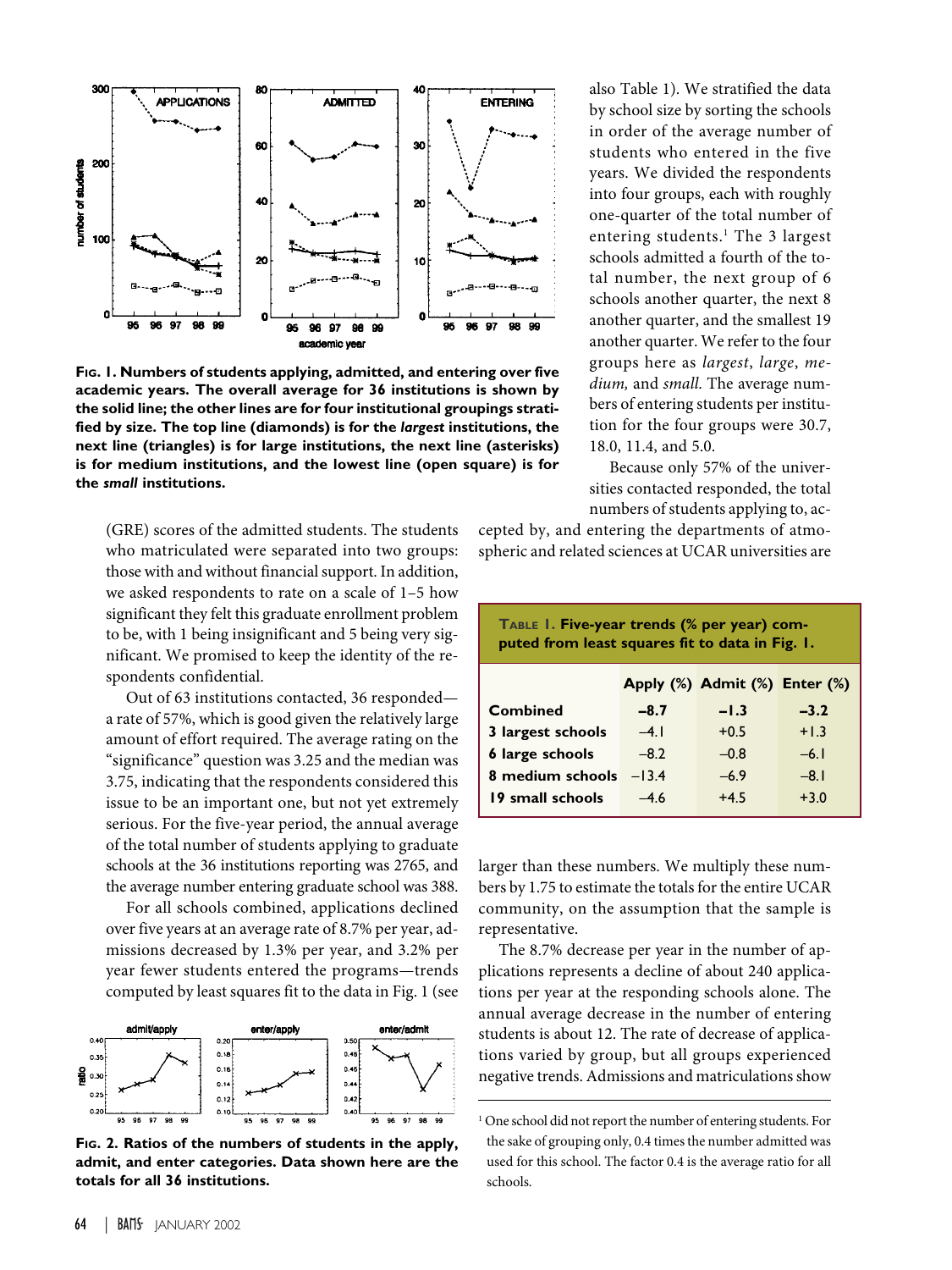| <b>TABLE 2. Mean GRE scores and standard deviations.</b> |               |                                |              |  |
|----------------------------------------------------------|---------------|--------------------------------|--------------|--|
|                                                          | <b>VERBAL</b> | <b>QUANTITATIVE ANALYTICAL</b> |              |  |
| <b>Combined</b>                                          | $548 \pm 55$  | $717 \pm 33$                   | $652 \pm 50$ |  |
| 3 largest schools                                        | $571 \pm 55$  | $722 \pm 21$                   | $676 \pm 38$ |  |
| <b>6 large schools</b>                                   | $534 \pm 56$  | $706 + 40$                     | $631 \pm 50$ |  |
| 8 medium schools                                         | $551 \pm 29$  | $731 \pm 13$                   | $668 \pm 24$ |  |
| 19 small schools                                         | $547 \pm 79$  | $709 \pm 53$                   | $646 \pm 66$ |  |

small and probably insignificant positive trends for the largest and small schools, but negative trends overall.

Because the number of applications is decreasing faster than the number of admissions, the universities are having fewer choices and are therefore possibly becoming less selective (Fig. 2). The GRE scores, however, reveal no clear temporal trends. For all schools combined, variations from the mean values shown in Table 2 over the five years are just a few percent.

The scores in Table 2 would represent, roughly, the upper 32%, 17%, and 33% of all those taking the GRE and indicating earth, atmospheric, and marine sciences as their intended field (ETS 2000, Table 4). Interestingly, the average scores of students heading into the earth, atmospheric, and marine sciences are nearly identical to scores of those going into biological sciences. However, the average quantitative scores are about 80 points  $(-13%)$  below the scores of those in physics, chemistry, or computer sciences (ETS 2000, Table 4).

**ALARMING SIGNS.** Even though GRE scores do not yet show consequences of a smaller applicant pool, there are general trends in the sciences that may intensify the size and impact of a future shortfall of new Ph.D.s. The generally unsatisfactory state of science education in this country is one of these trends. The proportion of 24-year-olds with degrees in the natural sciences or engineering was near 5.5% in the United States compared with 9.5% in the United Kingdom, 8.9% in South Korea, and 8.2% in Germany. Japan and Taiwan are also ahead of the United States in this measure. Of the same group of six countries, the United States held second place on this score in 1975, slipping to last by 1997 (NSB 2000a, Fig. 4-15).

Another relevant indicator is the number of bachelor's degrees awarded in various disciplines. The number of graduates in physical sciences in 1995 was about 20% lower than in 1981 even though the overall number of bachelor's degrees grew by nearly 20% over the same period (NCES 1998, indicator 29). This

was the only decreasing field in the survey, which ranged from the humanities to engineering. A small bit of positive news can be added to this: after 10 years of steady decline, the number of physics bachelor's degrees remained unchanged in 1998 from the previous year (AIP 2000).

Fortunately the decline in

numbers of physical science graduates is not uniformly duplicated in trends over the past two decades in the number of graduate degrees awarded in the atmospheric and related sciences (NSB 2000b, Tables 4-23 and 4-25; Hill 2000, Tables 12, 19, 41, and 43). As Fig. 3 shows, the trends are quite different in atmospheric sciences than in oceanography. A longterm upward trend in atmospheric science doctoral degrees appears to have been accompanied by an equally strong downward trend in M.S. degrees earned.

The trend in Ph.D.s since 1989 is an average annual increase of 3.8%, but the last two years (1997, 1998) are down for the Ph.D. degrees. Trends are more complex for graduates in oceanography, but these numbers also decreased in the last two or three



**FIG. 3. Degrees awarded over the period 1980–99 in atmospheric science, oceanography (including marine sciences), and the larger grouping that adds earth sciences to the previous two groups. [Source: Hill (2000, Tables 12, 19, 41, and 43).]**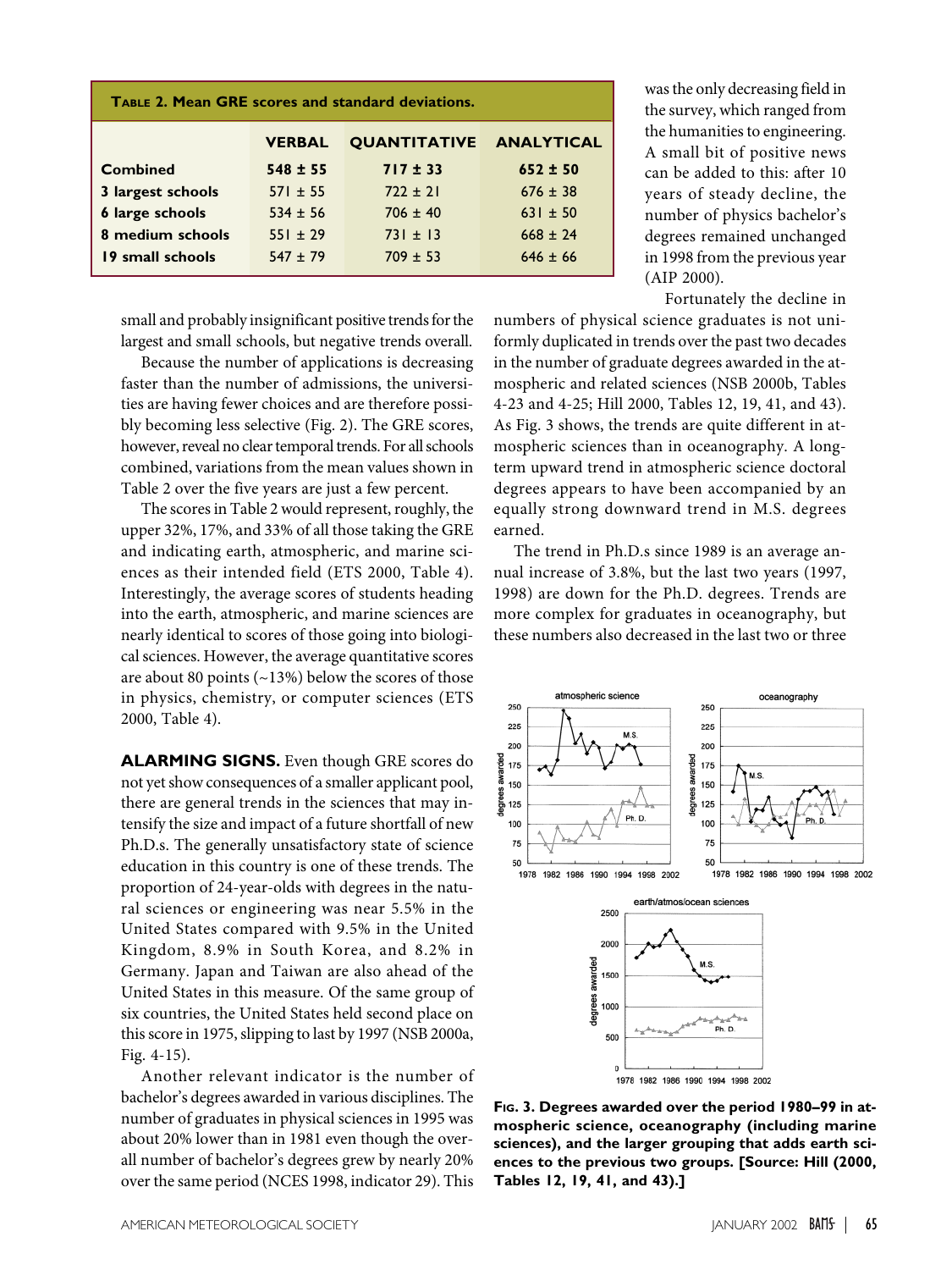

**FIG. 4. Trends in the numbers of doctorates relative to 1999.**

years. The rate of increase of Ph.D.s in atmospheric science was considerably greater than the increase of earth–atmosphere–ocean science Ph.D.s as a whole or for

physical-earth–mathematical– ocean–biological sciences overall (Fig. 4). The decreasing rate of growth in the latter part of this period is also evident for the other groups.

The American Meteorological Society–UCAR *Curricula* guides for 1998 and 2000 (AMS–UCAR 1998, 2000) provide independent data for the number of B.S., M.S., and Ph.D. degrees for two-year periods centered around 1996 and 1998. These data (Table 3) complement and extend the National Science Foundation (NSF) data, although they are not exactly comparable because the time periods and schools sampled are not

identical and the AMS–UCAR data include graduates in oceanography, hydrology, and, in some cases, earth sciences as well as atmospheric sciences. Nevertheless, the message from the data in Table 3 is consistent with that from the NSF data. There is a significant decline in the number of undergraduate and M.S. degrees over the period 1996– 2000.

Figure 5 shows the trends in the numbers of doctorates in the earth– atmospheric–oceanic sciences that were

granted domestically to U.S. citizens and permanent residents and to non-U.S. citizens with temporary visas (Hill 2001, Table 3). Since 1994 the former group decreased moderately and the latter group grew more sharply, but overall the 10-year trends are close to insignificant.

**AN AGING SCIENCE.** Another general trend that could affect a future Ph.D. shortfall is demographic. The sciences generally are aging. As Fig. 6a shows, the percentage of fulltime doctoral faculty in science and engineering under age 45 has declined from 62% in 1973 to 38% in 1997; Fig. 6b shows this shift in age

distribution as well. The percentage of faculty under 35 has decreased even more, from 26% in 1973 to 8.3% in 1997. The same data show that the average age of

**TABLE 3A. Degrees in atmospheric, oceanic, hydrologic, and related sciences granted over the periods 1995–97 (fall 1995–summer 1997) and 1997–99 (fall 1997–summer 1999). The number of schools reporting is in parentheses. The "1996" and "1998" numbers are obtained by normalizing the number of degrees granted in each two-year period to a constant number of schools (50 for B.S., 55 for M.S., and 46 for Ph.D.s) and dividing by two. Data are from the 1998 and 2000 AMS–UCAR** *Curricula* **(AMS–UCAR 1998, 2000).**

|               | 1995-97 |                             |      | 1997-99 |                             |      |  |
|---------------|---------|-----------------------------|------|---------|-----------------------------|------|--|
| <b>Degree</b> | No.     | No. of schools<br>reporting | 1996 | No.     | No. of schools<br>reporting | 1998 |  |
| B.S./B.A.     | I 157   | (53)                        | 546  | 816     | (45)                        | 453  |  |
| M.S.          | 629     | (54)                        | 320  | 502     | (55)                        | 251  |  |
| Ph.D.         | 313     | (47)                        | 153  | 305     | (46)                        | 153  |  |

**TABLE 3B. Projections. First column shows projections from the 1998** *Curricula,* **second column shows projections from the 2000** *Curricula* **(AMS–UCAR 1998, 2000).**

| Year      |     | <b>B.S.</b> |     | M.S. |         | Ph.D.     |
|-----------|-----|-------------|-----|------|---------|-----------|
| 1997/98   | 511 |             | 220 |      | $ $   3 |           |
| 1998/99   | 531 |             | 226 |      | 119     |           |
| 1999/2000 | 527 | 431         | 221 | 208  | 122     | $ $ $ $ 8 |
| 2000/01   | 599 | 455         | 230 | 219  | 114     | 128       |
| 2001/02   | 621 | 514         | 234 | 213  | 132     | 119       |
| 2002/03   |     | 580         |     | 221  |         | 128       |
| 2003/04   |     | 583         |     | 219  |         | 132       |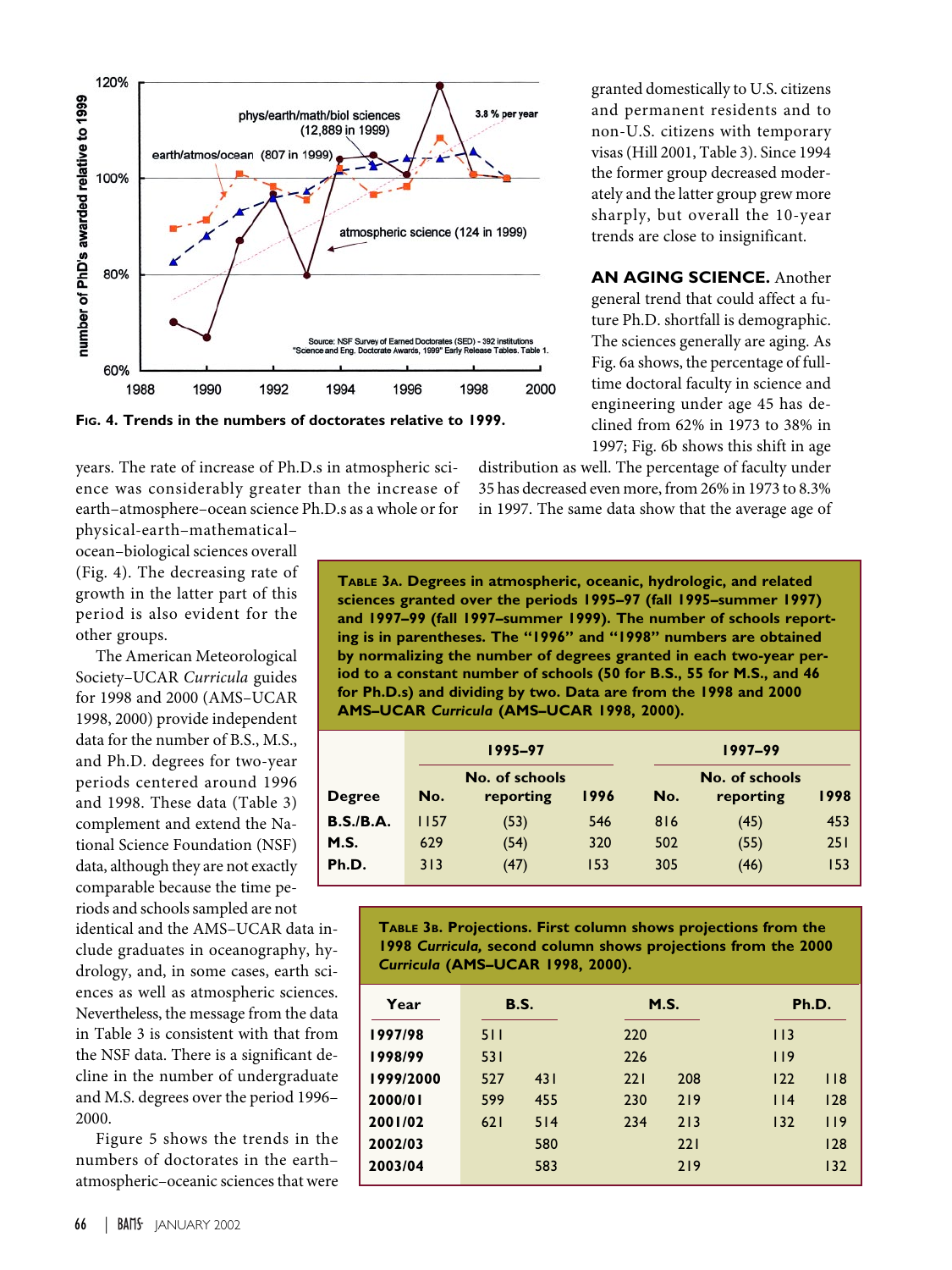

**FIG. 5. The number of Ph.D.s earned in earth–atmospheric–oceanic sciences by citizenship status. The ordinate is shown with a logarithmic scale to make relative changes easier to compare. [Source: Hill (2001, Table 3).]**

science and engineering faulty has risen from 42.5 years in 1973 to 48 years in 1997 (Fig. 7).

The most recent data available (Fig. 8) show some similar trends for earth–atmospheric–oceanic sciences (NSF 1997, Table 15; NSF 1999, Table 15; NSF 2000, Table 6). The total number of Ph.D.s in the earth–atmospheric–oceanic sciences increased from 15 580 to 18 360 (17.8% or about 4.5% per year) from 1995 to 1999, but this growth was not even across all age groups. The under-35-year-old category decreased while the 35–39-year-old category increased in 1995–99. This may reflect a trend of students being somewhat older when embarking on Ph.D. programs and/or a longer time spent completing the program. In the 45–54-year-old groups, the relative proportions decreased, but the actual numbers increased during the period. The 55-and-older groups increased over the period. There is a small but distinct shift in age distributions, amounting to 0.9 years in average age over the 4 years (Fig. 9). The lower panel of Fig. 9 (NSB 2000b, Tables 3-19 and 6-25) illustrates that there is no appreciable difference between the ages of the overall science and engineering doctoral workforce and the full-time Ph.D. faculty holding degrees in the earth–atmospheric–oceanic sciences.

The aging of Ph.D. scientists overall in this country will continue in the near future unless more young Ph.D.s enter the field. The spike in the 55–59-yearold age group portends a significant increase in average age over the next 10 years or so. Assuming that younger scientists contribute much of the creativity

in the field, these trends suggest that the vitality of the scientific workforce may ebb. They also suggest that retirements will increase rapidly in the next decade, causing a shortfall of Ph.D.s unless the number of Ph.D.s entering the field increases.

If the five-year decline in graduate applications to departments of atmospheric science becomes widespread and persistent, the implications are significant and disturbing and there may not be enough doctorates to meet needs. In an extreme scenario, the viability of some departments may be threatened. More generally, the opportunities and challenges presented by the environment, where the atmospheric sciences play a critical role, demand a steady supply of young, energetic, and creative talent.

**MODELING FUTURE NEEDS.** We have developed a simple model (see sidebar, p. 68) that estimates the need for future Ph.D. graduates for the field given a number of quantitative assumptions that can be varied to produce different scenarios. Obviously any predictions of this type are uncertain, but the scenarios



**FIG. 6. (a) Ages of full-time doctoral scientific and engineering faculty, including full, associate, and assistant professors and instructors. (b) Age distribution of fulltime doctoral science and engineering faculty at research universities and other academic institutions in 1973, 1985, and 1997. [Source: NSB (2000b, Table 6-25).]**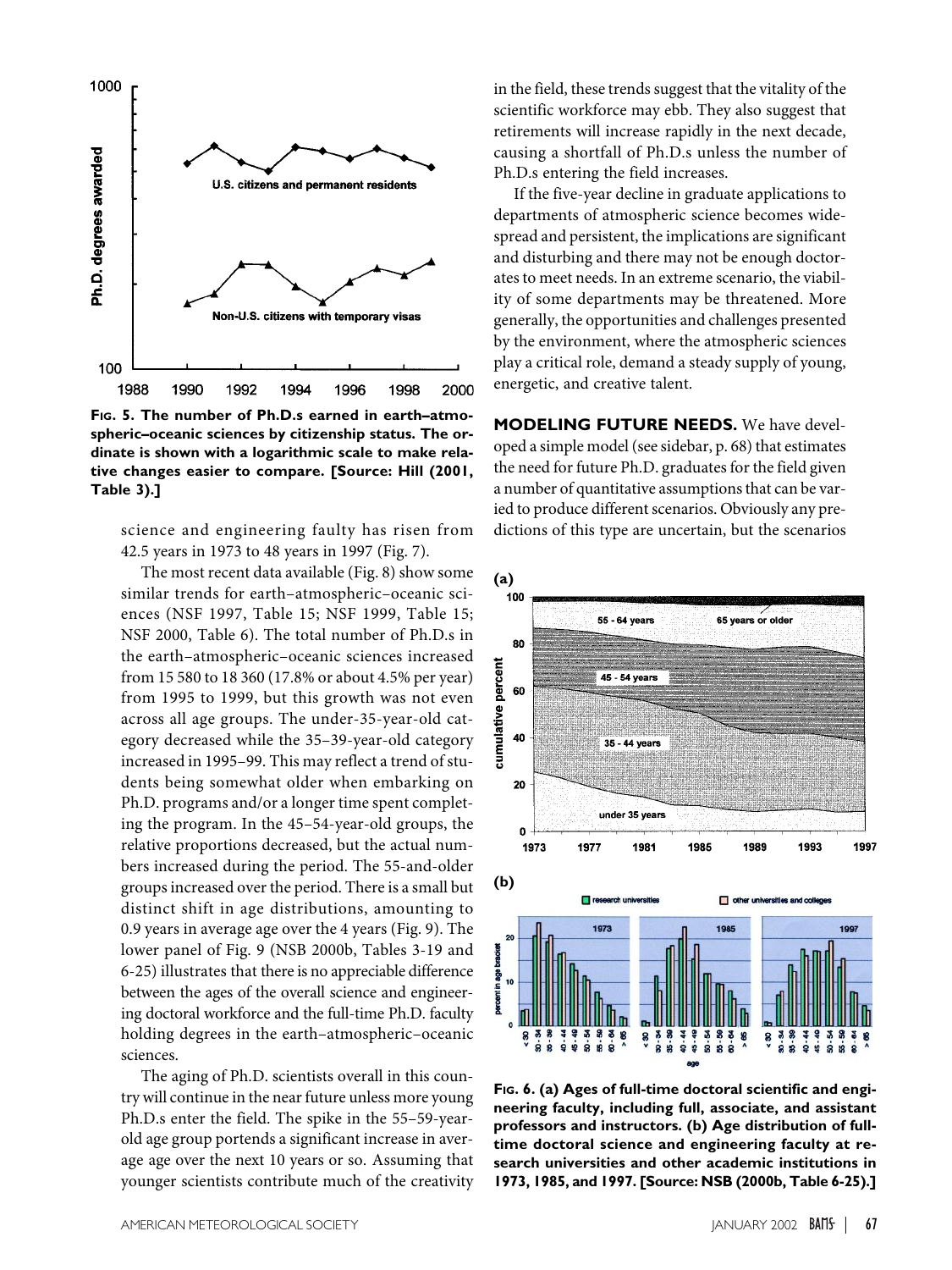## MODELING PH.D. DEMAND

**Let** *Nt*  **be the total number of Ph.D.s** *needed* **in** *M* **years,** *Np*  **the total number of Ph.D.s** *presently* **in the field, and** *Nr*  **the number of Ph.D.s** *retiring* **or leaving the field for other reasons in** *M* **years. Then the number of** *new* **Ph.D.s needed over the next** *M* **years,** *Ng* **, is**

$$
N_{g} = N_{t} - N_{p} + N_{r}
$$

**The total number of Ph.D.s needed in** *M* **years,** *Nt* **, is given by**

$$
N_t = N_p (1 + P_n),
$$

**where** *Pn*  **is the assumed percent increase (or decrease) in the need. The number of retirements,** *Nr* **, over the next** *M* **years can be estimated as a function of the number of people in various age ranges times the probability that the people in this range will retire during this period. For example,**

$$
N_r = [P_{R,56} \times P_{,56} + P_{R,56-65} \times P_{,56-65} + P_{R,66+} \times P_{,66+} ] N_{p}
$$

**where P** is the percentage of  $N_{\text{s}}$  in the three age ranges and  $P<sub>R</sub>$  is the probability of retirement of **the people in these ranges.**

**We create three scenarios based on different, but plausible, assumptions about the need for Ph.D.s in 2011 using the above model. We take** *Np* **to be the number of Ph.D.s in atmospheric sciences in 1997, estimated by NSF (1997) to be approximately 2700. From the 1997 age distribution of all science and engineering Ph.D.s (NSB 2000a, Figs. 3-13, p. 3-23), we take the percentage of** *Np*  **presently 66 years old or older to be 5% and the percentage of** *Np*  **in the age range 56–65 to be 21%, which leaves 74% of** *Np* **aged less than 56 years.**

are instructive. For the base case we assume that the need for Ph.D.s will grow by 15% over the next decade (NSB 2000b, appendix Table 3-28, p. A-208). The different assumptions and results for three scenarios are listed in Table 4. The number of new Ph.D.s needed over the next decade varies from 675 in the least-need case to 1642 in the greatest-need case.

Another way to look at the situation is to interpret the relatively small variabilities of the curves in Fig. 9 as indications of a slowly varying age distribution. If the age distribution were steady state, then the slopes of the lines in Fig. 9 are equivalent to the rate

**FIG. 7: Average age of all science and engineering faculty from 1973 to 1997. [Source: NSB (2000b, Table 6-25).]**

of flow into and out of the population. This slope is 3% per year, which implies that about 3% of the total number of Ph.D.s in the field must enter and exit each age interval. According to this rule, for a steadystate total of 2700 Ph.D. atmospheric scientists, about 81 new Ph.D.s would have to enter the field each year. This number is between the base case and least-need scenarios shown in Table 4. The distribution curves are slightly steeper, up to 3.8%, if data are used for employed doctoral scientists only. However, if one assumes no change in retirement practices and in other factors governing employment, then the total population of degree holders is the relevant population to consider here. If the number of Ph.D. scientists grows, then additional assumptions will have to be made about the source of that growth, namely whether it consists of new graduates or transfers from other fields. Maintaining the recent (past four years) rate of increase of about 4.5% per year (Fig. 8) entirely from new graduates would require 120 new Ph.D.s per year in addition to the 81 representing the replacement rate; clearly this is an upperlimit estimate.

The average number of Ph.D. graduates per year in recent years (1995–99) varied between 100 and 150 (Fig. 3) and current projections for the next few years are also in this range (Table 3b). If this rate persists for the next decade, there will be a sufficient *number* of Ph.D.s by the year 2011 for the base and least-need cases. Should either the number of Ph.D. graduates continue to decline or the greatest-need scenario occur, however, there could be a significant shortfall in the number of Ph.D.s.

### **IMPLICATIONS AND CONCLUSIONS.**

Monitoring graduate school application and entry numbers can reveal trends well ahead of measures

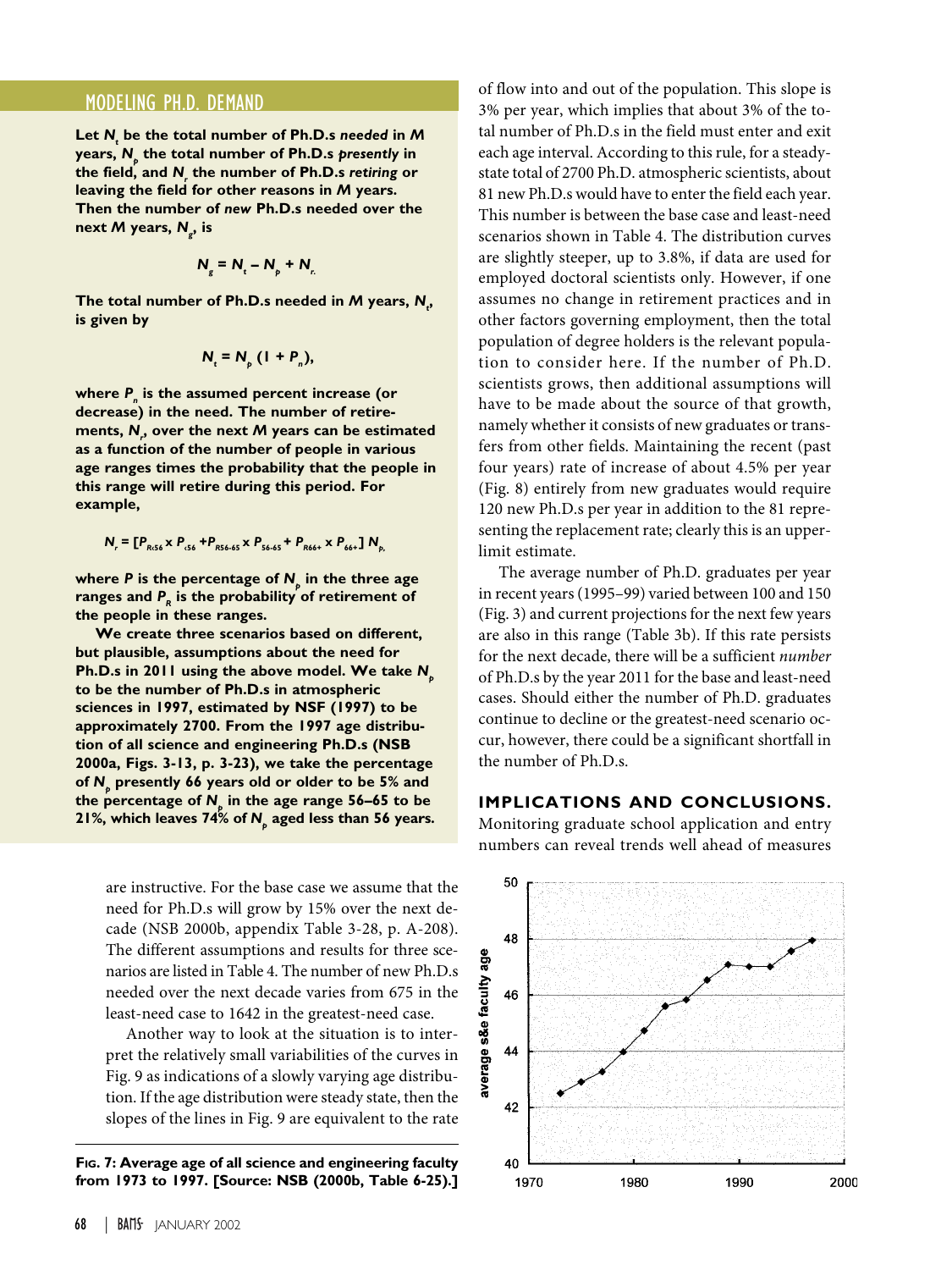

**FIG. 8. The age distribution of scientists with doctoral degrees in the earth–atmospheric–oceanic sciences as fraction of (top) the total and (bottom) in actual numbers. The total numbers for each of the three reporting periods are indicated in the legend boxes of the diagrams. [Source: NSF (1997, 2000).]**

(such as graduation rates) that are normally used to examine the supply of a research workforce. This paper can be considered a baseline study to be updated in about five years, and UCAR will continue to monitor the situation through annual surveys of members.

In the meantime, short-term trends and projections into the future are highly risky. Only a few years ago, the UCAR community was worried about overproduction of graduate students (Mass 1996). The universities and the National Weather Service were hiring very few new graduates. It looked like there might not be enough suitable jobs for the large and increasing number of graduates in the atmospheric and related sciences. Some people even suggested that departments should limit the number of graduates.

The community eventually decided that it was not up to the universities to artificially limit graduates and that growing opportunities in the private sector could make up for the reduced hiring by the universities and the government. This decision may turn out to have been wise, but not necessarily for the reasons given at the time.

It is important to understand the reason for the drop in graduate school applications and, if it continues, to address the underlying causes. As discussed at the UCAR Forums in 1999 and 2000, more practical issues, such as the long time and great effort needed to obtain a doctorate and the relatively meager financial rewards at the end of the process, may be among the most important reasons for the declin-



**FIG. 9. Percent of doctoral scientists and engineers older than a given age: (top) earth–atmospheric–oceanic scientists (NSF 1997, 2000), and (bottom) all scientists and engineers (NSB 2000b, Tables 3-19 and 6-25).**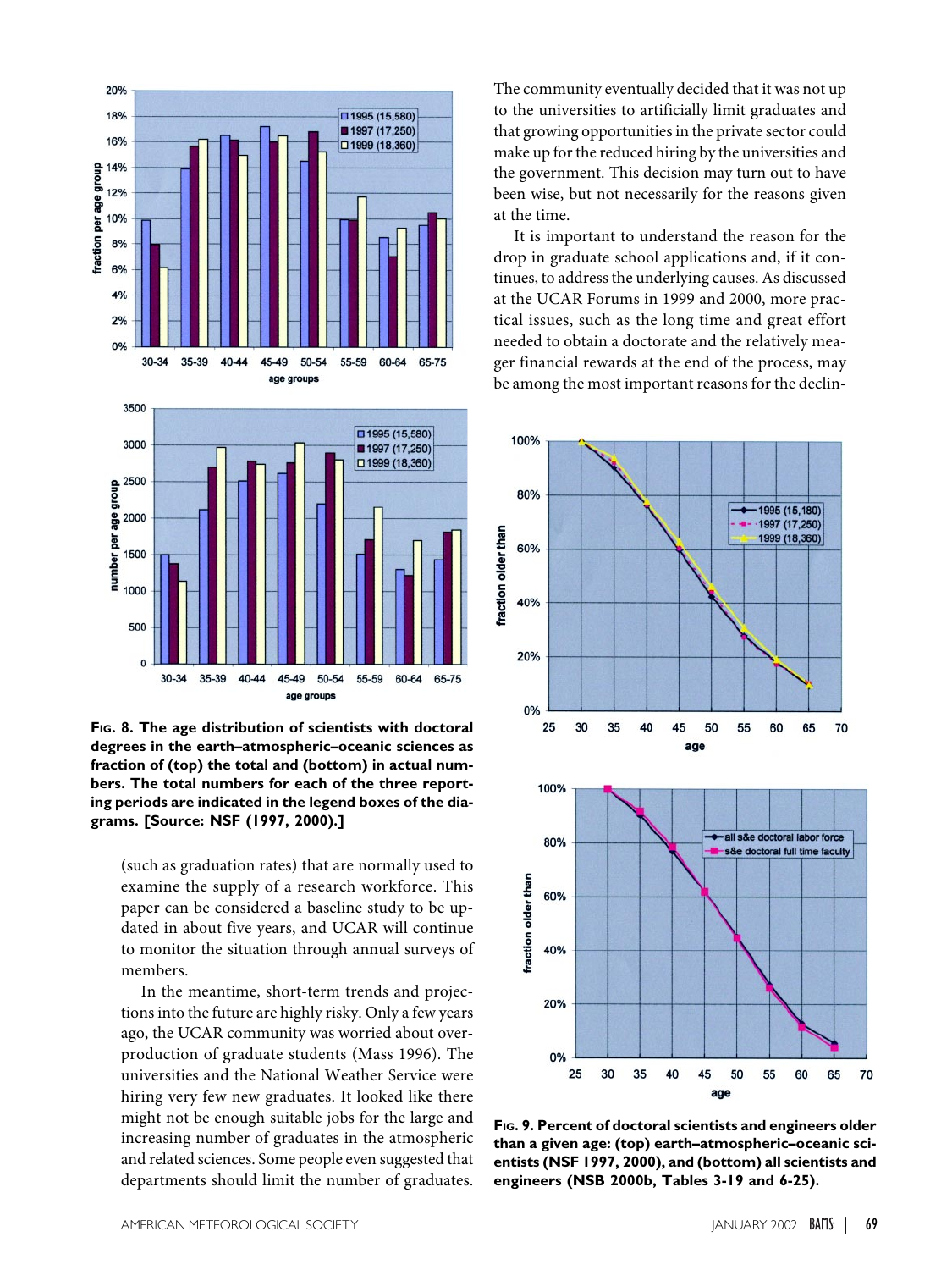ing interest. For example, the salaries of new doctorates in the earth and space sciences run considerably below those in other disciplines (CPST 1998; NSF 1997, Table F-1).

Whatever the reasons for the decline, we as a community should seek ways to increase the number of qualified applicants. Because the number of atmospheric scientists required under any reasonable scenario is small compared to the total number of students in undergraduate education, a modest increase in the effort to recruit students from other disciplines could have a major impact in a relatively short period of time. An important aspect of any strategy is to increase the diversity in our field. Caucasian males have long dominated the field, but compose only 33% of the primary and secondary students in the United States. In addition to all the other good reasons for increasing diversity, the demographics say we need it. UCAR will respond to these challenges by increasing efforts to recruit students from diverse backgrounds into the field.

The intellectual excitement of the atmospheric sciences, the importance of the field to society, and the availability of powerful observational and theoretical tools to advance the science have never been higher. Our community is not communicating these opportunities to enough students.

**ACKNOWLEDGMENTS.** The contributions of those who supplied data for this paper are much appreciated.

# **REFERENCES**

- AIP, 2000: Enrollments and degrees report*.* Education and Employment Division Publ. R-151.36, American Institute of Physics, 12 pp. [Available online at http://www.aip.org/statistics/trends/reports/ ed.pdf.]
- AMS–UCAR, 1998: *1998 Curricula in the Atmospheric, Oceanic, Hydrologic and Related Sciences*. Amer. Meteor. Soc. and UCAR, 567 pp.
- ——, 2000: *2000 Curricula in the Atmospheric, Oceanic, Hydrologic and Related Sciences.* Amer. Meteor. Soc. and UCAR, 501 pp.
- Anthes, R. A., 2000a: Crises in graduate enrollments? *UCAR Quarterly*, Spring, 2–3. [Available online at http://www.ucar.edu/communications/quarterly/ spring00/president.html.]
- ——, 2000b: Results from the UCAR survey of the community. *UCAR Quarterly*, Fall, 2–3. [Available online at http://www.ucar.edu/communications/quarterly/ fall00/president.html.]
- Brasseur, G., 2000: IGAC and education. *IGACtivities Newsletter*, No. 22, p. 1. [Available from IGAC Core Project Office, Massachusetts Institute of Technology, Room 24-409, Cambridge, MA 02139-4307.]
- CPST, cited 2000: Salary and employment survey 1998. Commission on Professionals in Science and Technology. American Association for the Advancement of Science. [Available online at http://nextwave. sciencemag.org/survey/index.dtl.]
	- ETS, 2000: Guide to the use of scores. Educational Testing Service, Princeton, NJ, 24 pp. [Available online at http://www. gre.org/codelst. html.]
	- Hill, S. T., 2000: Science and engineering degrees: 1966–97. Division of Science Resources Studies Publ. NSF 00-310, National Science Foundation, Arlington, VA, 87 pp. [Available online at http://www.nsf.gov/sbe/srs/ nsf00310/start.htm.]
	- ——, 2001: Science and engineering doctorate awards: 1999. Division of Science Resources Studies Publ. NSF 01-314, National Science Foundation, Arlington, VA, 93 pp. [Available online at http://www.nsf. gov/sbe/srs/nsf01314/start.htm.]
	- Mass, C. F., 1996: Are we graduating too many atmospheric sci-

**TABLE 4. Three scenarios based on projected needs for Ph.Ds in the atmospheric sciences in the year 2011.**

| <b>Scenario</b>                       | Least need | <b>Base</b> | <b>Greatest need</b> |
|---------------------------------------|------------|-------------|----------------------|
| <b>Assumptions</b>                    |            |             |                      |
| $P_{n}$ (% increase needed)           | 0          | 15          | 20                   |
| Probability of retirement in 10 years |            |             |                      |
| $66+$                                 | 90         | 95          | 100                  |
| $56 - 65$                             | 80         | 90          | 100                  |
| $<$ 56                                | 5          | 10          | 20                   |
| <b>Results</b>                        |            |             |                      |
| Ph.Ds retiring in 10 years            | 675        | 838         | 1102                 |
| PhDs needed in 2011                   | 2700       | 3105        | 3240                 |
| New PhDs needed                       | 675        | 1243        | 1642                 |
| Avg new PhDs per year                 | 68         | 124         | 164                  |
| Annual turnover rate*                 | 2.5%       | 3.1%        | 4.1%                 |

\*Turnover rate is defined as the number of retirements over the ten years divided by the original number of Ph.Ds (N<sub>/</sub>N<sub>p</sub>), averaged over the ten years.